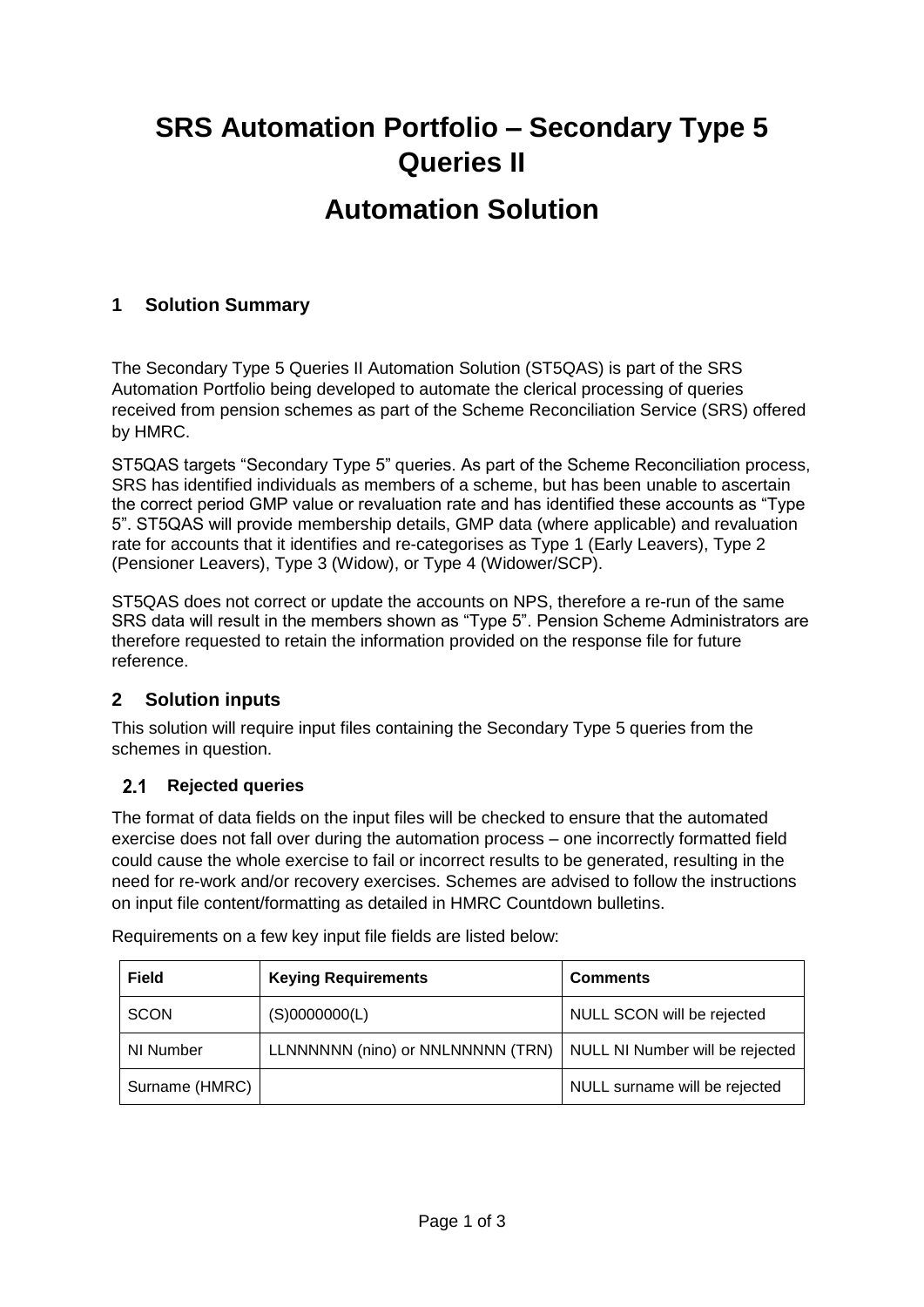A list of the queries from the input file query template with incorrectly formatted and/or incomplete input information will be rejected and output in a file to be returned to the scheme. These queries will require amendment before they are run through the automated solution. If no query has been rejected, a blank reject file will be returned to the scheme for consistency.

## **3 Solution outputs**

This solution will output 1 file of rejected queries, 1 file of query responses, and 1 file of remainder cases for each query input file received.

Every query from the input files will be accounted for in the solution output, i.e. every query will occur on either the reject file, the response file, or the remainder file. (Note: there are situations where one query appears more than once on the query response file where multiple memberships have been identified for one query.)

# **Comments corresponding to basic checks:**

The first stage of this solution runs basic checks against the input data provided from PSA's. If the query fails one of these basic checks, the solution will output one of the following comments on the query response file:

| <b>HMRC Comments</b>                                                       | When will this comment be provided?                                                                                                                                                                                                                                                                                           |
|----------------------------------------------------------------------------|-------------------------------------------------------------------------------------------------------------------------------------------------------------------------------------------------------------------------------------------------------------------------------------------------------------------------------|
| NINO does not exist on HMRC<br>records – please check                      | The solution will verify whether the NINO from input query file exist on.<br>HMRC records. If the NINO doesn't exist on HMRC records, this comment<br>will be provided in the "HMRC Comments" field on the query response file.                                                                                               |
| NINO / Surname incorrect -<br>please check                                 | The solution will verify whether the NINO-Surname combination from input<br>query file match with records on HMRC records:<br>Either:                                                                                                                                                                                         |
|                                                                            | the matched surname relates to the current record (i.e. cases<br>$\bullet$<br>where the NINO "fully" refers)                                                                                                                                                                                                                  |
|                                                                            | the surname matches a name entry on NPS but not the current<br>$\bullet$<br>(open) name.                                                                                                                                                                                                                                      |
|                                                                            | If NINO-Surname combination doesn't match record on HMRC records,<br>this comment will be provided in the "HMRC Comments" field on the query<br>response file.                                                                                                                                                                |
| National Insurance account not<br>live - no liability                      | The solution will verify whether the account in question is redundant or<br>non-live (i.e. not used) on HMRC records. If the account is redundant or<br>non-live, this comment will be provided in the "HMRC Comments" field on<br>the query response file.                                                                   |
| No liability output as no<br>qualifying spouse for this<br>deceased member | If the individual in question is deceased, the solution will verify whether the<br>individual has a qualifying (surviving, non-redundant) spouse. If no<br>qualifying spouse exists for the deceased individual on HMRC records, this<br>comment will be provided in the "HMRC Comments" field on the query<br>response file. |

## **Additional information provided on the query response file**

During the second stage of this solution while checking all the membership details for the queries that passed the basic checks, ST5QAS will re-categorise and overwrite the **member type** on the query response file as 1, 2, 3 or 4. It will also provide relevant membership details in the **Start Date (HMRC)**, **End Date (HMRC)** and **ECON** columns and GMP data in